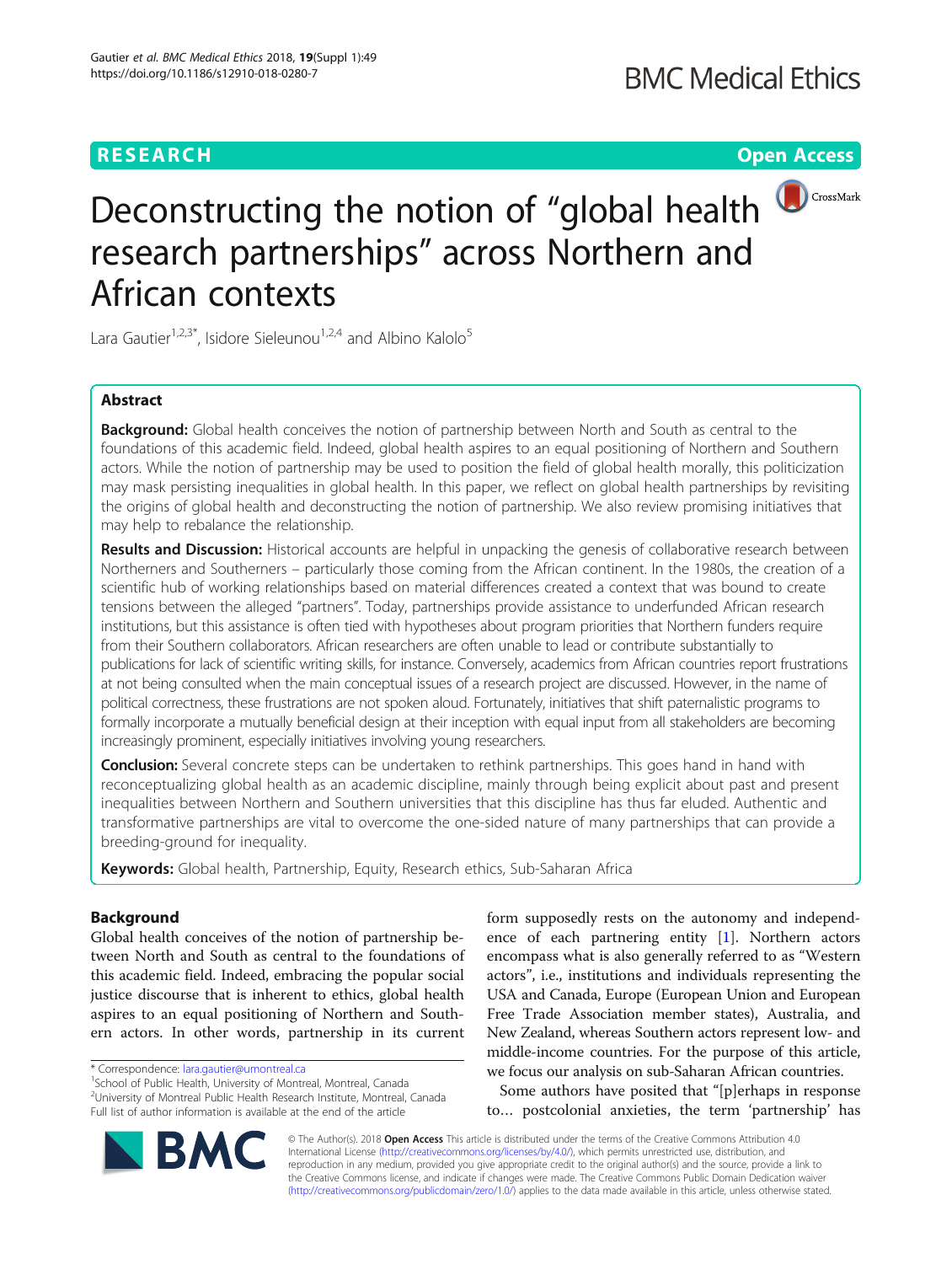emerged as a key word within this new arena or 'social world' of global health" [\[2](#page-6-0)]. However, the meaning of global health partnerships is far from straightforward. Today, a partnership may refer to a small-scale community-based intervention in a sub-Saharan African country as much as to a transnational structure administering research projects between Northern and African universities. Perhaps for being such a vague concept, global health partnerships have so far proved unable to redress the widespread ongoing inequalities [[2,](#page-6-0) [3\]](#page-6-0). Scientific partnerships in particular, which mobilize researchers from different disciplines, geographical spaces, and cultures, still involve numerous and complex ethical issues [[4\]](#page-6-0). Gross disparities in access to good quality training, funding opportunities (fellowships, travel grants to attend international conferences, etc.), and publishing opportunities represent potential threats to social justice between researchers [\[5](#page-6-0)]. A review of peer-reviewed literature on health financing in Burkina Faso found that home institutions of first authors were North-based in 95% of the papers [\[6\]](#page-6-0). Another search published in 2008 using the PubMed database found that 87% of articles by authors affiliated with university global health programs were from North America [\[7](#page-6-0)].

Crane argues that global health leaders employ the notion of partnership to position the field of global health morally by allying it with an ethics of equity [\[2](#page-6-0)]. From this perspective, partnerships would appear as opportune instruments for showing good faith and equitable conduct, i.e., the showcase for equity and social justice that were lacking in the past. Deconstructing the expression "global health partnership" is therefore essential for anyone who conceives of it as something genuinely oriented towards more balance between North and South. One cannot, however, deconstruct the concept of partnership in global health without first touching upon the origins of the field of global health itself, as we attempt in the first of three sections below. In the second section, we review of the notion of partnership as it is applied in global health by providing concrete examples of how and why global health research and practice can translate into blatantly unequal partnerships. However useful their perspectives are, authors such as Crane do not go so far as to suggest what a conception of global health not marked by colonialism might look like, and by extension, what "really equal" partnerships would imply. In the last section of this article, we offer a few general and concrete ideas on how to fill these gaps.

#### Results and Discussion

#### Revisiting the origins of global health

Deconstructing implies "examin[ing] in order to reveal the basis or composition of often with the intention of exposing biases, flaws, or inconsistencies" [\[8](#page-6-0)]. Originally, global health was built around the need to shift from an explicitly unequal give–take relationship towards a more mutually beneficial cooperation between Northern institutions and their Southern counterparts. Indeed, some argue that the moral frameworks underlying tropical medicine and international health (the antecedents of global health), inherited from colonialism, may have justified inequality by "establishing a hierarchy between Europe and Africa, and between science and its subjects, through idioms of, respectively, scientific racism, paternalism, or more recently, solidarity and aid" [[1\]](#page-6-0). Recent times have seen a movement away from such paternalistic and top-down modes of operation, which characterized international health and tropical medicine [\[9](#page-6-0)], towards a new academic field that would effectively address inequalities, that is, global health.

Global health is defined as "an area for study, research, and practice that places a priority on improving health and achieving equity in health for all people worldwide" [[9\]](#page-6-0). However, this definition of global health is itself controversial. Indeed, it officially represents a consensus reached during the 2008 inaugural meeting of the Consortium of Universities for Global Health (CUGH) representing mainly Johns Hopkins University and the University of Washington. Yet during that meeting (at which only five participants represented Southern countries), a tension arose among participants over what global health actually means. Participants therefore acknowledged that "global health is a Northern concept" and that "for the academic institutions of the Global South, everyday public health, medical and nursing education and practices constitute 'global health'" ([\[10](#page-6-0)], cited in 2). The postcolonial power dynamics of the term and its precursors (tropical medicine and international health) were not discussed; if they had been, participants would probably have come out with a different framing and conceptualization. Issues transcending traditional borders, such as medical tourism and waves of migrants and refugees, were also absent from the discussions. The conversation also avoided issues pertaining to biopolitical public health, which extends beyond any one nation and is deeply constitutive of modern nation-building  $([10]$  $([10]$ , cited in 2). Yet exploring how practices of global health contribute to states' exercise of power is becoming critical. Traditionally the realm of individual states, public health is increasingly a concern of the global community. For instance, infectious diseases have moved from the realm of health issue to that of international security threat. This new framing may raise concerns over the nature of biopolitical citizenship [\[11](#page-6-0)]. Avoiding these issues made it possible to reach a seemingly perfect consensus in the published definition of global health. Despite attempts to re-open the debate about what constitutes global health [\[12,](#page-6-0) [13\]](#page-6-0), since 2009 no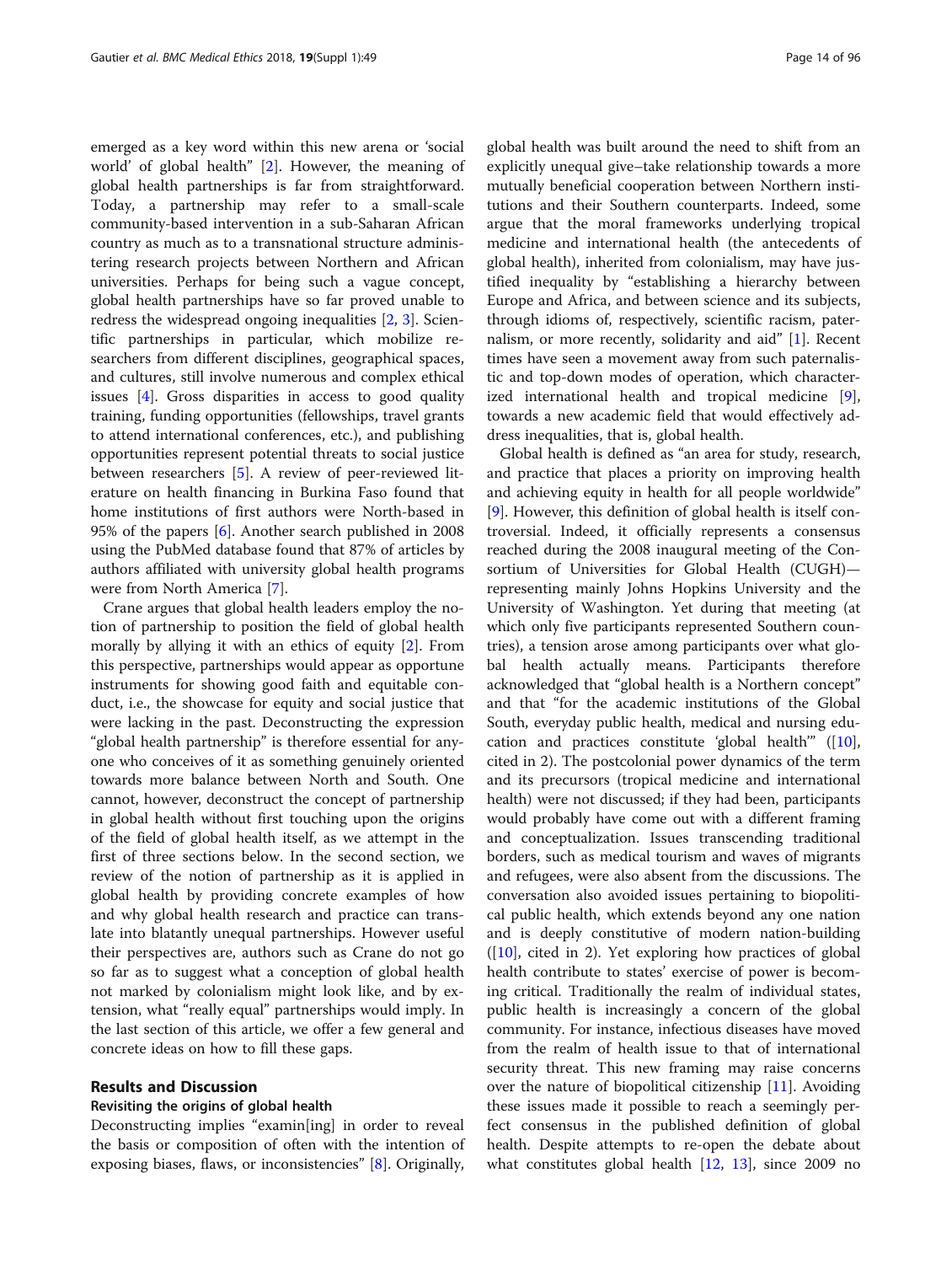consensus has been reached on the matter. As a result, Kopan's definition [[9\]](#page-6-0) remains the most widely cited in the literature.

# Thirty years of academic partnership inequality?

Partnerships have been defined as "contextually relevant peer-to-peer collaborations which offer a platform for sharing knowledge and growing expertise globally, working towards a common goal, across disciplines and perspectives" [\[14\]](#page-6-0). The principles of partnership as described here appear very similar to those of global health [\[9](#page-6-0)]. In their seminal article, Koplan et al., however, simply referred to a "shift in philosophy… that emphasizes the mutuality of real partnership" [[9\]](#page-6-0). The substance of this "real partnership" remains to be defined. Despite promises of more equality, the relationship has remained roughly the same, with, at the macro level, North to South transfers of financial or material resources and "capacity-building" initiatives in the disadvantaged South [\[15\]](#page-6-0). In the following paragraphs, we use practical examples from meso and micro levels to illustrate our macro-level arguments. We explore how institutions (macro), research teams (meso), and individuals (micro) tend to reproduce the imbalance of power.

# Institutional and individual inequalities: unpacking the "unknown knowns" in partnerships

From a macro perspective, historical accounts are helpful in unpacking the genesis of collaborative research between Northerners and Southerners, particularly from the African continent. Anthropological evidence explains that such collaborations were "shaped by declining standards and scientific possibilities in ordinary, entirely state-funded university departments, hospitals, and laboratories across Africa…, caused by economic and political crisis and privatizations since the late 1970s" [\[1](#page-6-0)]. Consequently, technical, organizational, and financial support from "outside partners" were extensively needed. This created a scientific hub of working relationships based on material differences, a context that could not but lead to tensions between partners and alleged abuse of power [\[16](#page-6-0), [17\]](#page-6-0). And how could this pattern change, when government's disinterest in investing in universities and social science programs is blatant, as it is in sub-Saharan countries [[18](#page-6-0)]? Yet, in spite of obvious material discrepancies, the language of "collaborative partnership", often "compounded by the fictions of official government policy and those of the global development partners" [[1\]](#page-6-0), insists that North-based research institutions engage Southern partners as equals.

At the meso level, for instance, it is not politically correct to write that one party is less able than the other to achieve clinical aims, since it would break the collaborative consensus. This alleged consensus rests on a clear division of tasks

that is formally accepted by research teams from North and South: i) researchers from the North (the P.I.s) write proposals, often with little involvement from Southern counterparts; ii) the latter collect data "in the field", since Northern researchers are often not keen on accepting working conditions offered in the South (e.g. delays in payment, security issues, etc.); and iii) the data are subsequently analyzed by the former [\[18](#page-6-0)–[20](#page-6-0)]. Researchers from the South may be invited to contribute substantially to the research or grant proposal application, but that is often because the funding agency requires their official participation. Typically, however, their involvement in later stages (decision-making or paper writing) remains limited. It is equally convenient to reach out to local researchers to shepherd proposals through countries' research ethics board approval processes [[21](#page-7-0)]. A fundamental part of the research takes place in Western institutions, while researchers from the poorer settings are given the major responsibility of managing the field work. In addition, ethical standards and managerial rules are set by Northern funders [[21](#page-7-0)] and/or North-based scientific journals. For example, the latter do not acknowledge contributions that are considered trivial "technical tasks", which are deemed of lesser value than designing the study [[22\]](#page-7-0). Guidance on authorship order from journal editors "does not address or mitigate unfair practices which can occur in global health research due to power differences between researchers from high and low-middle income countries" [\[22\]](#page-7-0).

This pattern of not overtly acknowledging inequality is also present at the individual level. Indeed, daily and visible inequalities (in terms not only of position in the research team and decision-making power, but also of living standards, access to information and resources, security and evacuation schemes, children's schooling, etc.) between Southern researchers and Northern expatriates, and among Southern researchers themselves, all working together in resource-limited countries, are often not talked about. However obvious these inequalities may be, they are "not generally spoken about in professional engagements, although they might shape personal relationships and attitudes in everyday collaboration" [\[1](#page-6-0)]. In some cases, researchers from the South have voiced explicit complaints to challenge the status quo, but they have remained a minority [\[23](#page-7-0)]. The culture of "pretense", that is, "unknowing what is known", is widespread in partnerships between Northern researchers and sub-Saharan researchers, given that the latter are often unable to lead or to contribute substantially to scientific publications for lack of English-language skills, for instance [[18\]](#page-6-0). Conversely, academics from sub-Saharan African countries report frustrations at not being consulted from the beginning of a research project, when the main conceptual issues are discussed, or at having to deal with young Northern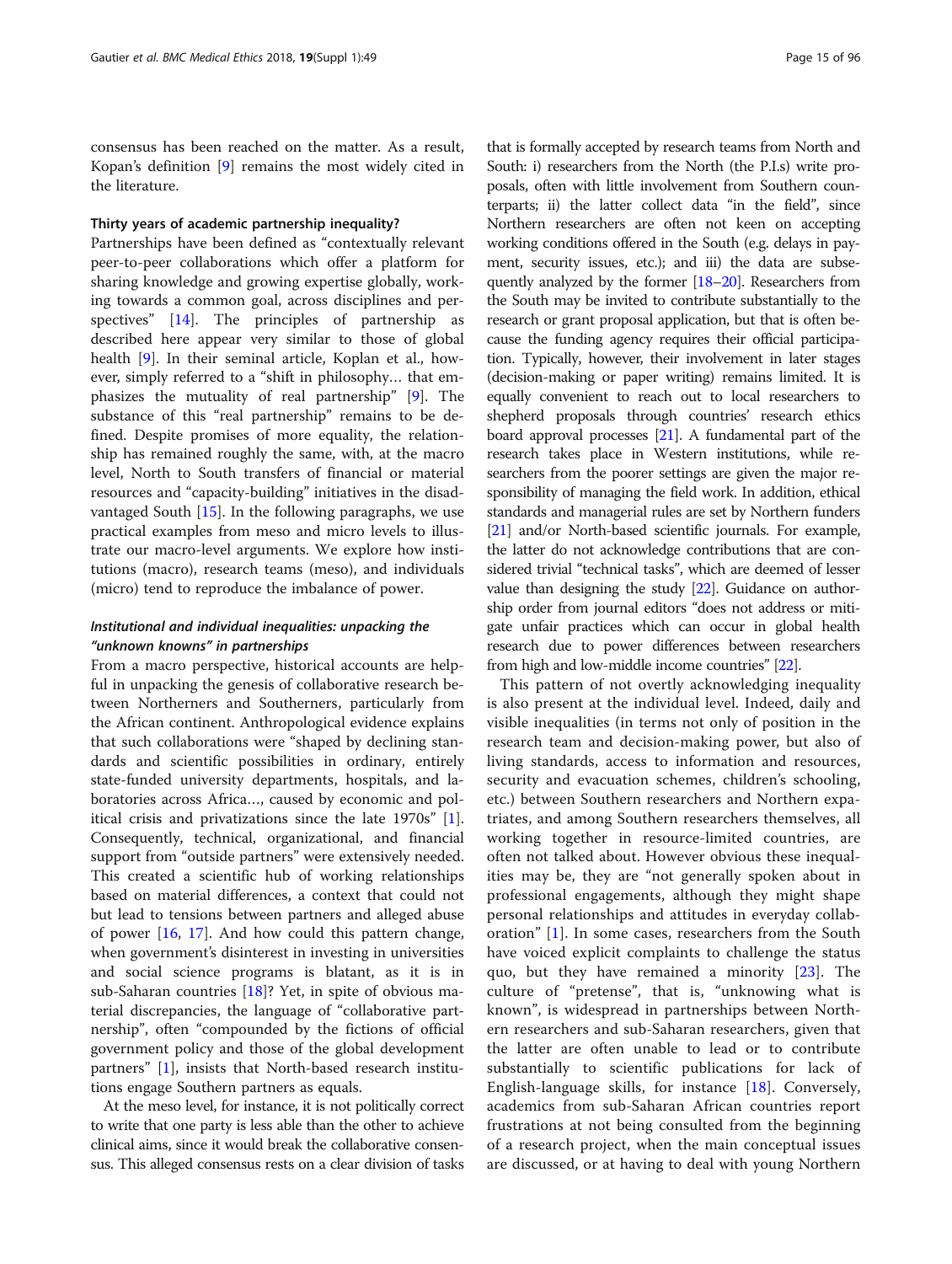researchers not adequately prepared for on-the-ground realities [\[24](#page-7-0)].

Geissler attempted to explain the lack of reference to these inequalities among research staff in public speeches and scientific writings: such transparent unpacking would "infringe the postulate of 'equality-in-difference' (as opposed to the recognition of unequal conditions and same human needs): Persons are (legally) equal but belong to different places and economic… orders" [\[1\]](#page-6-0). This narrative appears contradictory when considering the genuine charitable motivation that many Northern researchers share.

#### The promised land of scientific value

At the macro level, in higher-income countries, the past 30 years have seen a proliferation in university programs dedicated to global health. In this landscape, Western research universities hasten to create collaborations that can give their students and researchers opportunities to work in poor resource settings [\[21\]](#page-7-0), and host institutions in the Global South are described as "partners".

Partnerships between Northern and Southern institutions actually provide Western researchers with access to "desirable" patient populations [\[2](#page-6-0)]. Social science researchers have shown how Africa can actually become an opportune "uncontaminated" terrain for research, and for clinical research in particular [[1,](#page-6-0) [2](#page-6-0)]. Indeed, there is a general perception that people in Western countries cannot be "virgin" research subjects because of their widespread use of pharmaceuticals [[2\]](#page-6-0). Crane explicitly highlights an "easy access to the bodies of under-treated patients in… the global South" [\[2](#page-6-0)]. At the same time, at the meso level, it appears Northern research teams doing clinical work in the South do come with their own frames, yet they also have moral motives attached to them. For instance, American teams doing clinical research in West African countries on antiretroviral therapy also have displayed a genuine "moral and political project aimed at using science to 'prove' that Africans could indeed take the drugs properly, and should be given the opportunity to do so" [\[2](#page-6-0)].

#### A donor/recipient dynamic hard to overcome

As outlined above, there seems to be an inherent contradiction between how global health equality is currently framed in global discourses (which do not acknowledge the unequal conditions in which research is done) and the logic of charity still promoted by many Northern researchers. However, borrowing from humanitarian aid types of frames (i.e., caring for the poor) does not necessarily help (re)balance partnerships. Humanitarian aid is "motivated by the desire to relieve suffering and based on the ethics of a shared humanity" [[25](#page-7-0)]. Yet history has shown there may be political purposes behind humanitarian work and charitable efforts [[26\]](#page-7-0). In addition, charity actually tends to perpetuate aid dependency. The debate about aid dependency is, however, highly polarized; to understand what is at stake requires taking a broader perspective. Whether aid dependency is a reality or not, or whether we think there is too much aid or not enough, is actually not relevant to the debate on equal partnerships. What matters most is what meaning donors attach to foreign aid and how it is conceived. For instance, some scholars, such as Thomas Pogge, argue that moral reasons alone should compel Northern countries to repair the damages caused during colonization through foreign assistance [[27](#page-7-0)]. However, conferring upon the aid system a simple, historical *raison d'être* can hardly provide the foundation for genuinely equal partnerships. Morality and charity are similar values: both take a paternalistic approach to foreign assistance by refusing to consider that countries and people are non-static entities [\[28](#page-7-0)]. Both therefore perpetuate donor–recipient dynamics that are incompatible with principles of partnerships.

Pragmatic concerns also perpetuate the imbalance. In global health partnerships, large sums of money are at stake. If an African university is willing to administer a U.S. grant that is "larger than its entire university budget" [\[2](#page-6-0)], the conditions for ensuring success and sustainability should be set by all parties ahead of time. Besides, if truly equitable partnerships are to take shape, then in determining overhead reimbursements each partner must be held equally accountable [\[2](#page-6-0)].

While partnerships often provide underfunded Southern research institutions with numerous types of assistance (renovation, equipment, infrastructure, employment, funds, etc.), these are often entwined with Western funders' frames and expectations about program or intervention priorities. Often, at the macro level, Western understanding and conceptualization of global health issues also dominate. For instance, the globalization of the Western perspective on mental health knowledge has been questioned by scholars like Derek Summerfield [[29](#page-7-0)]. The Lancet series on global mental health published in 2007, which drew together leading experts from the North, argued that every year nearly one-third of the world's population will experience mental conditions [[30](#page-7-0)]. The authors of this series urged the need for scaling up mental health services worldwide. According to Summerfield, these recommendations based on Western views, definitions, and solutions in mental health cannot be routinely applied to people in the South [\[29\]](#page-7-0). Mental illness still represents a taboo subject, sparking stigma in much of Africa. For example, a study in Uganda revealed that the Western definition of the term "depression" is not culturally acceptable among the population [\[31\]](#page-7-0), while another in Nigeria found that people responded with fear, avoidance, and anger to those who were medically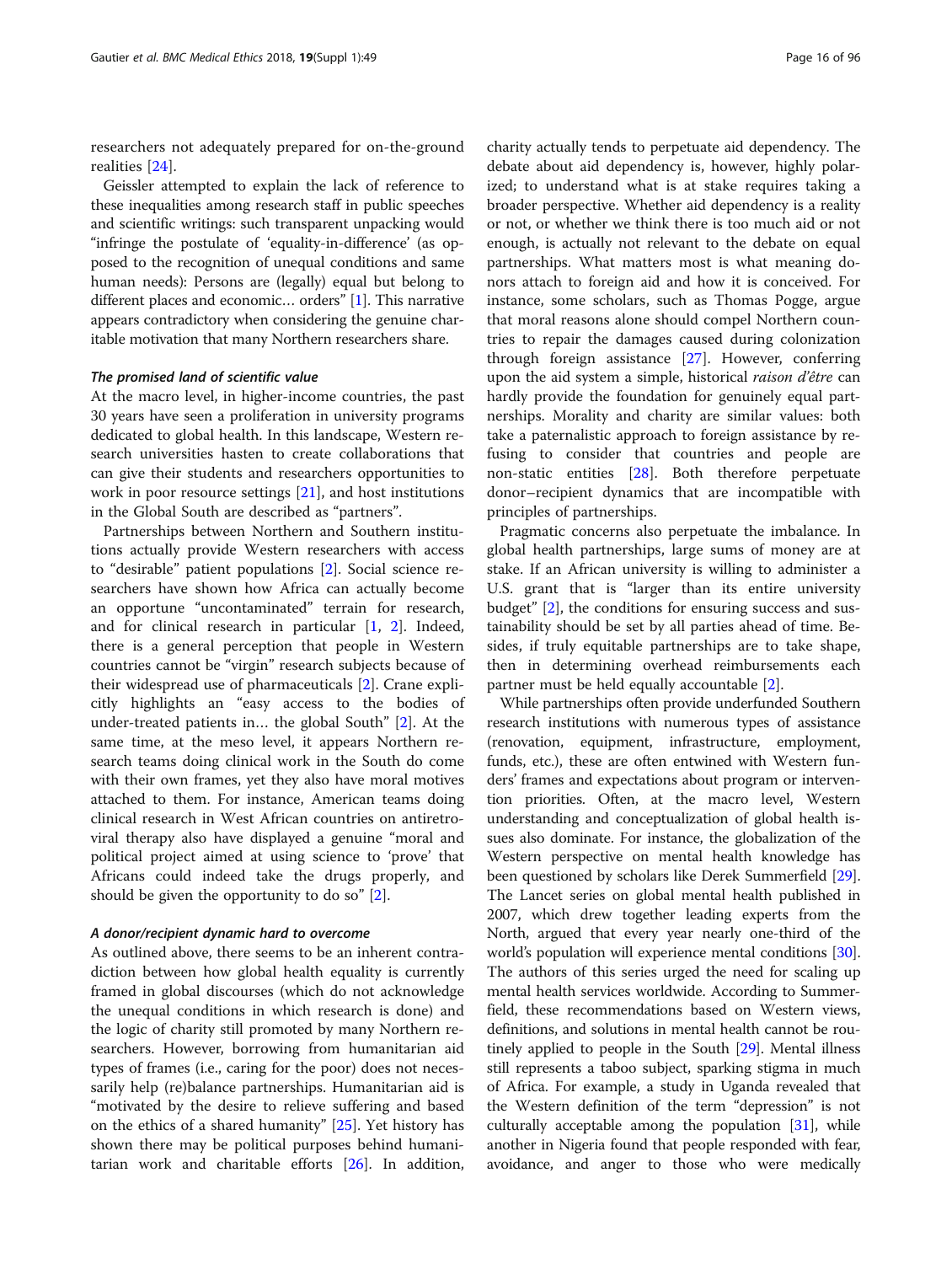declared to have a mental illness [\[32\]](#page-7-0). Summerfield argues that, since the European Enlightenment, Western psychiatric science has sought to convert human pain, misery, and madness into technical and standardized terminologies that are universally valid and subject to interventions by Northern experts [[33](#page-7-0)]. This point echoes Fassin's work on dominant constructions [\[34\]](#page-7-0) and corresponds to the classical argument of Edward Said, who postulated that local knowledge systems are routinely undermined and overruled by Northern experts and global knowledge [[35](#page-7-0)].

It is worth pointing out that inequality does not only affect scientific partnerships. In global health practice, humanitarian aid and the field of global health typically mingle, the former thereby providing additional illustrations of unequal partnerships at the micro and meso levels. Research on humanitarian NGOs has described recurring situations in which international volunteers from the North come to countries in crisis for short periods of time, bringing with them structures and hierarchies that perpetuate unequal relationships with those remaining in the field [\[36\]](#page-7-0). There is also a broad lack of consideration for local experience. For instance, at the micro level, individuals working in refugee camps in Africa or the Middle East are not sufficiently invited by European-based practitioners to share their experience and lessons learned on how to manage refugee crises [[37\]](#page-7-0). Sadly, knowledge translation paths seem to remain unchanged, i.e., streaming from North to South, conveying the impression that most Northern practitioners do not consider their Southern counterparts to be valuable sources of expertise, even though they have much more experience on the matter of coordinating the flow of refugees [[38,](#page-7-0) [39](#page-7-0)]. Overall, moving up to a macro-level perspective, unless and until general aid governance evolves from paternalism to greater recognition of Southern expertise, it is doubtful that the donor–recipient dynamic will be able to change within research partnerships.

# A few proposals towards genuinely equal partnerships Rethinking global health partnerships

Going beyond this rather negative picture, several concrete steps can be taken to rethink global health partnerships. At the macro level, this would involve rethinking what global health is—as academic field—mainly by being explicit about past and present inequalities between Northern and Southern universities that this field has so far ignored. To start with, Southern universities must be able to contribute substantially to redefining global health. This means ensuring greater representation of Southern research institutions at global health meetings such as CUGH along with a strong voice in global health governance decision-making forums (which would include implementing new rules for board elections and staff recruitment).

Second, at the micro and meso levels, it requires rethinking the meaning of partnership. Several authors (including from the South) have reflected critically on this notion and proposed frameworks to create conditions of equal research partnerships in global health [\[14,](#page-6-0) [40,](#page-7-0) [41](#page-7-0)]. Zarowsky suggests that "collaborative approaches… require (re)negotiation of everything from objectives to governance, and sensitivity to and respect for the… diverging agendas and constraints of various 'stakeholders'" [[41](#page-7-0)]. We concur with this author that ingredients of a successful partnership also entail "tolerance for disagreement, taking time to build and maintain trust…, attention… and the details of who participates in both financial and scientific decision making" [[41](#page-7-0)].

At the individual level, academics from the North, heads of North-based research centres, and managers of funding institutions need to understand the history of global health. This would primarily involve knowing and valuing local specificities as well as past and present public health experiences and practices, recognizing material differences in equipment and living standards, acknowledging the legacy of paternalistic tropical medicine and international health practices, and understanding how Southern people's memories of colonialist medicine still affect how they perceive global health projects. Indeed, as Larkan et al. argue, "social, cultural, environmental, and technological realities… shape and define successful research partnerships in global health" [[14\]](#page-6-0).

Yet only with sufficient cross-disciplinary and cultural training can one begin to develop an understanding of the local problems and research needs before actually conceiving the research project [\[42\]](#page-7-0). Such training would stimulate global health academics' inclination to develop reflexivity and self-criticism. Besides understanding cultural complexities, we recommend developing and strengthening teamwork skills in cross-disciplinary and cross-category contexts (involving research users, such as policy-makers, as well as representatives of funding institutions and heads of research centres) and ensuring that scientifically produced results are useful and usable [[4](#page-6-0)].

# Young researchers from North and South: a promising avenue?

At the meso level, many global health research partnerships champion an unambiguous obligation to engage in capacity-building and offer research skills training to Southern researchers with the goal of fostering local expertise and leadership in global science. However, as we saw earlier, the inclusion of local researchers and host institutions as knowledge producers often remains superficial and insufficient to counteract the classic unidirectional North-to-South trend of global health knowledge transfer in sub-Saharan Africa and instead support a truly reciprocal, bi-directional flow [[2,](#page-6-0) [24\]](#page-7-0). Furthermore, after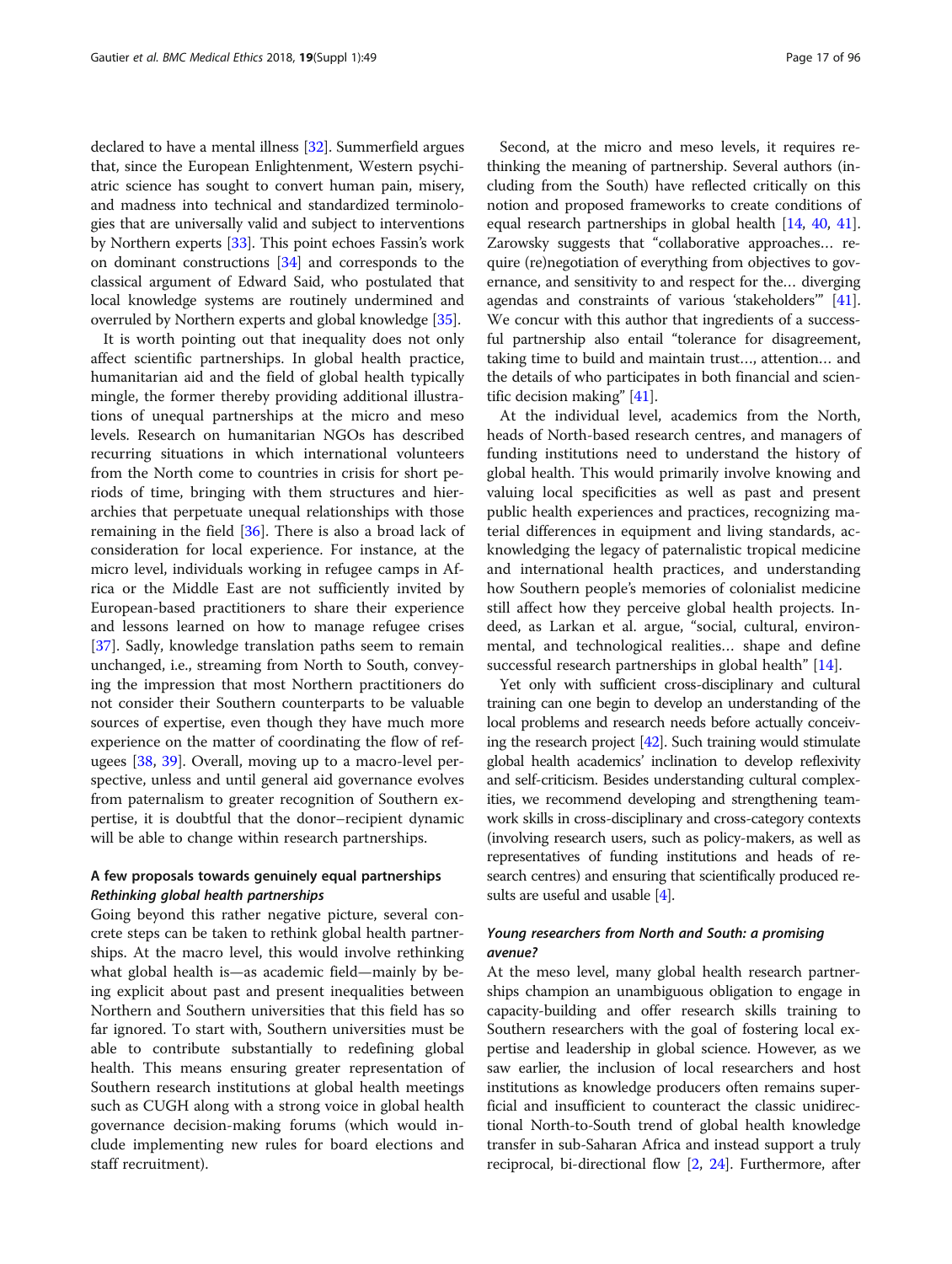being trained in Northern academic institutions, individual African researchers typically decide to stay in their host country [\[43](#page-7-0)]. At the micro level, classic proposals to achieve this ambitious transformation towards greater partnership equality include training young researchers from both North and South in more meaningful ways, having them interact with each other, and providing incentives to African researchers to return to their home countries.

While participating in and/or graduating from Northern universities' interdisciplinary programs may represent a career boost for young Southern researchers, these achievements do not necessarily translate into better equilibrium in North–South collaborations. Indeed, from meso and micro perspectives, re-integrating into traditional discipline curricula in sub-Saharan African universities may be difficult for Southern researchers trained in the North [[44](#page-7-0)]. Moreover, because their salaries are often lower than expected and/or because older researchers already hold senior positions, these young academics are often tempted to work as consultants for international projects or undertake political careers in government ministries [\[45\]](#page-7-0). These experiences do not contribute to creating more balance in global health research partnerships.

In addition, patterns of domination persist, as there are continued questions around who benefits from the research and who has access to the data [[21](#page-7-0)]. There are still too many meso-level examples of "unilateral capacity building with limited benefits for the local community" [[21](#page-7-0)]. Initiatives undertaken by the Working Group on Ethics in Global Health Training (WEIGHT) go in the right direction; they developed guidelines for students' conduct of global health research in the field [\[46](#page-7-0)]. Still, as rightly pointed out by Hunt and Godard, the most difficult task is for global health students to "develop research projects that have the potential to generate locally applicable results and yield other benefits for the participants" [\[21\]](#page-7-0). To produce micro-level changes, the authors suggest creating additional training opportunities for local students and researchers "so that there is a greater chance of capacity building on all sides" [\[21](#page-7-0)]. Finally, practical considerations for transmitting research findings to participants and community members should be incorporated into research proposals from the beginning.

The Emerging Voices program of the Institute of Tropical Medicine (ITM) in Antwerp is an interesting example of an initiative yielding promising micro- and meso-level results. Launched in 2010, the Emerging Voices for Global Health (EV4GH) is a multi-partner blended training program for young researchers on health research and scientific communication, which creates an intensive learning and networking environment. It is aimed primarily at empowering health researchers from the Global South by

providing intensive skills training, facilitating their participation in the global health arena, and providing a space where their voices can be heard [\[47\]](#page-7-0). Since its initiation by the ITM, and the first Global Symposium on Health Systems Research (GSHSR) in 2010 in Montreux, the program has been continuously moved to embrace many others institutions, mainly from the South, including the Institute of Public Health in Bangalore (India), the Peking University Health Science Centre (China), the University of Cape Town (South Africa), and the University of the Western Cape (South Africa). Of the five EV4GH programs held to date, four have been linked to the bi-annual GSHSR. Through a combination of distance learning and intensive face-to-face coaching, participants learn skills for making oral presentations at scientific conferences, communicating through social media, and publishing in scientific journals  $[47]$ . So far, the initiative has given voice to more than 240 young researchers from all over the world, but most importantly from the global South. In a step forward, EV4GH has recently reconfigured itself with a globally representative elected governing board and a new secretariat based at the Institute of Public Health in Bangalore.

The Consortium for Health Policy and Systems Analysis in Africa (CHEPSAA), which ran from 2011 to 2015, is another example of a beneficial meso-level initiative. It brought together 11 African and European university-based groups involved in teaching and research. CHEPSAA reportedly enabled the "deliberate sharing of experience across geographic and academic/policy boundaries, which generated practical benefits for both the southern and northern partners" [\[48](#page-7-0)]. Benefits notably included the development of innovative cross-disciplinary educational programs. More recent networks, like the Collaborative for Health Systems Analysis and Innovation (CHESAI), aim to develop "shared understandings and coproduce knowledge through joint writing" [\[48\]](#page-7-0). Programs like McMaster University's International Pediatric Emergency Medicine Elective, which brings together medical students from Canada and abroad to study together in Canada [\[49](#page-7-0)], may also start to turn the tide towards collaborative approaches to global health education.

The next hurdle may be to connect all these training and networking initiatives to create shared visions of equal partnerships between North and South and among Southern young researchers. This would indeed be useful to reduce fragmentation and to learn from existing or past initiatives such as CHEPSAA.

Last but not least, at the macro level it is of utmost importance to continue advocating for substantial investments in global health research and the use of research evidence in the South. Without increased public domestic funding in these countries, inequalities in global health research partnerships will persist. Sub-Saharan Africa-based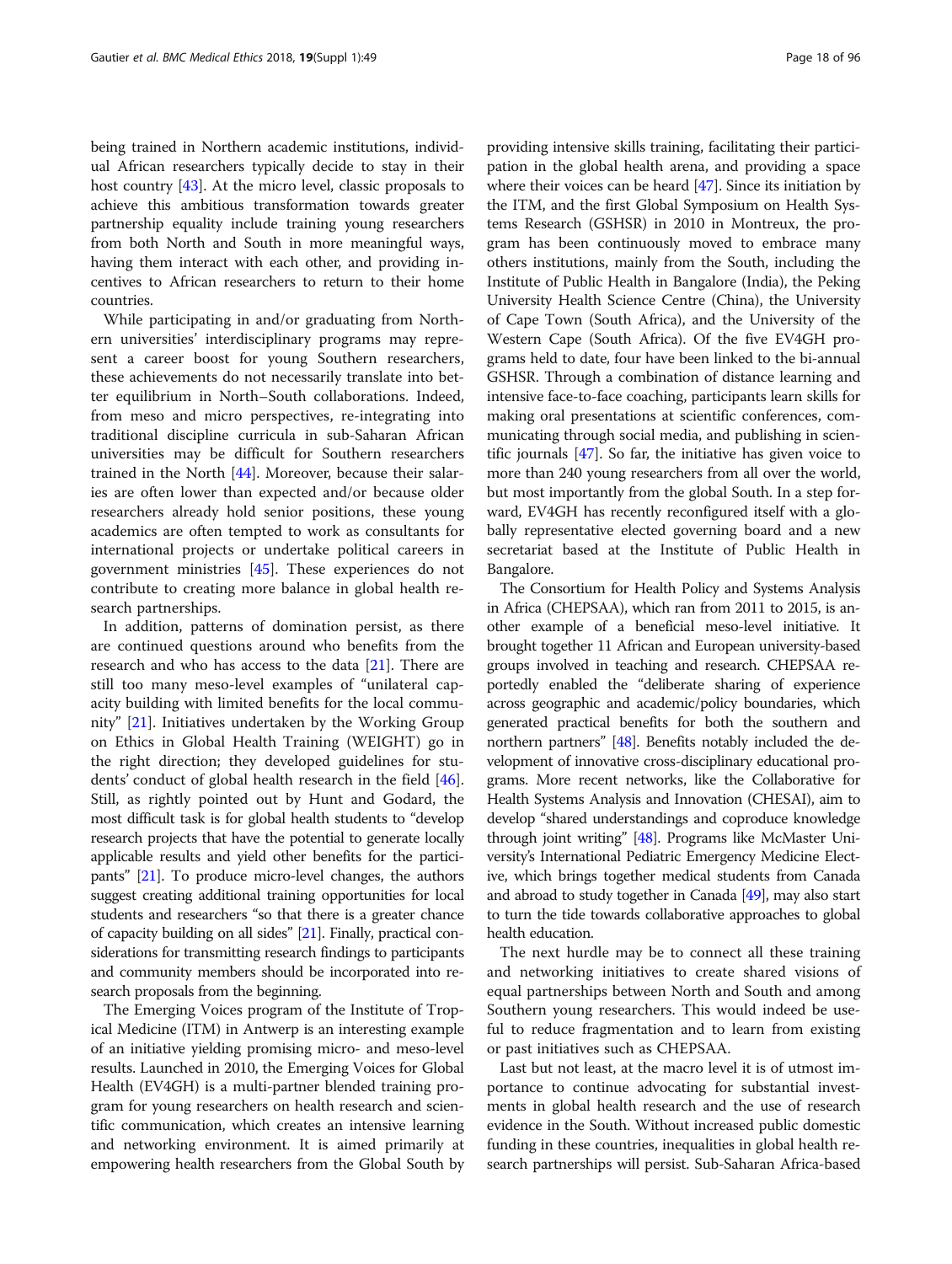<span id="page-6-0"></span>researchers need to engage with policy-makers and raise awareness on this issue.

# Conclusion

Encouraging discourse around partnership between Northern and Southern institutions has emerged as a key strategy for confronting (at least rhetorically) the problem of inequality [9]. However, the imbalances within global health research partnerships will persist for as long as the culture of consciously unknowing what is known continues unchallenged, and especially given the difficulty of moving away from charitable donor–recipient relationships.

Within this context, more equitable and transformative partnerships are vital to overcome the Northern influence on many partnerships that often provides a breeding-ground for inequality. On a more positive note, initiatives that involve cross-cultural and cross-disciplinary training, as well as training in global health ethics, are becoming increasingly visible, especially those involving young researchers.

#### Abbreviations

CHEPSAA: Consortium for Health Policy and Systems Analysis in Africa; CHESAI: Collaborative for Health Systems Analysis and Innovation; CUGH: Consortium of Universities for Global Health; EV4GH: Emerging Voices for Global Health; GHSHR: Global Symposium on Health Systems Research; ITM: Institute of Tropical Medicine; NGOs: Non-Governmental Organizations; WEIGHT: Working Group on Ethics in Global Health Training

#### Acknowledgements

The authors are grateful to the Santé-Cap program for offering the opportunity to contribute to this supplement. They also wish to thank Donna Riley for proofreading this manuscript, and Thérèse Yéro Adamou for coordinating the supplement.

#### Funding

Publication of this manuscript is sponsored the Global Health Research Capacity Strengthening Program (GHR-CAPS) funded by the Canadian Institutes of Health Research (CIHR) (Strategic Training Initiative in Health Research (Grant # 96123)). The authors also thank the Quebec Population Health Research Network (QPHRN) for its contribution to the financing of this publication.

#### Availability of data and materials

All data sources are available in the references.

#### About this supplement

This article has been published as part of BMC Medical Ethics Volume 19 Supplement 1, 2018: Ethics and Global Health. The full contents of the supplement are available online at [https://bmcmedethics.biomedcentral.com/](https://bmcmedethics.biomedcentral.com/articles/supplements/volume-19-supplement-1) [articles/supplements/volume-19-supplement-1.](https://bmcmedethics.biomedcentral.com/articles/supplements/volume-19-supplement-1)

#### Authors' contributions

LG conceived the manuscript outline and drafted the first version. IS and AK provided detailed inputs in several sections of the manuscript. All authors read and approved the final manuscript.

#### Ethics approval and consent to participate

Not applicable.

#### Competing interests

The authors declare that they have no competing interests.

### Publisher's Note

Springer Nature remains neutral with regard to jurisdictional claims in published maps and institutional affiliations.

#### Author details

<sup>1</sup>School of Public Health, University of Montreal, Montreal, Canada. <sup>2</sup>University of Montreal Public Health Research Institute, Montreal, Canada. <sup>3</sup>Centre d'études en sciences sociales sur les mondes africains, américains et asiatiques (UMR 245), Institut de Recherche pour le Développement, Université Sorbonne Paris Cité, Paris, France. <sup>4</sup>International Development Research Centre, Yaoundé, Cameroon. <sup>5</sup>St. Francis University College of Health and Allied Sciences, Ifakara, Tanzania.

#### Published: 15 June 2018

#### References

- 1. Geissler PW. Public secrets in public health: knowing not to know while making scientific knowledge. Am Ethnol. 2013;40(1):13–34.
- 2. Crane JT. Unequal 'partners'. AIDS, academia, and the rise of global health. Behemoth. 2010;3(3):78–97.
- 3. Sheikh K, Bennett SC, el Jardali F, Gotsadze G. Privilege and inclusivity in shaping Global Health agendas. Health Policy Plan. 2016;32(3):303–4.
- 4. Ridde V, Hunt M, Dagenais C, Agier I, Nikiema A, Chiocchio F, et al. Une politique concernant les données issues d'un programme de recherches interventionnelles en santé mondiale [a policy regarding data generated by a global health intervention research program]. Bioéthique online 2016;5/9.
- 5. Murphy J, Hatfield J, Afsana K, Neufeld V. Making a commitment to ethics in global health research partnerships: a practical tool to support ethical practice. J Bioeth Inq. 2015;12(1):137–46.
- 6. Ridde V, Zerbo R, Yaogo M, Samb O, Faye A. Les deux solitudes : les systèmes de recherche et d'organisation des soins de santé au Burkina Faso à travers l'histoire du paiement des soins par les patients. Working paper, Health Research capacity strengthening – global learning; 2012. [https://](https://www.equitesante.org/wp-content/plugins/zotpress/lib/request/request.dl.php?api_user_id=1627688&key=RDVU25ZP&content_type=application/pdf) [www.equitesante.org/wp-content/plugins/zotpress/lib/request/request.dl.](https://www.equitesante.org/wp-content/plugins/zotpress/lib/request/request.dl.php?api_user_id=1627688&key=RDVU25ZP&content_type=application/pdf) [php?api\\_user\\_id=1627688&key=RDVU25ZP&content\\_type=application/pdf.](https://www.equitesante.org/wp-content/plugins/zotpress/lib/request/request.dl.php?api_user_id=1627688&key=RDVU25ZP&content_type=application/pdf) Accessed 29 Aug 2017.
- 7. Macfarlane SB, Jacobs M, Kaaya EE. In the name of global health: trends in academic institutions. J Public Health Policy. 2008;29(4):383–401.
- 8. Merriam-Webster Dictionary [online]. Definition of "deconstruct"; 2016. [https://](https://www.merriam-webster.com/dictionary/deconstruct) [www.merriam-webster.com/dictionary/deconstruct](https://www.merriam-webster.com/dictionary/deconstruct). Accessed 29 Aug 2017.
- Koplan JP, Bond TC, Merson MH, Reddy KS, Rodriguez MH, Sewankambo NK, et al. Towards a common definition of global health. Lancet. 2009; 373(9679):1993–5.
- 10. Consortium of Universities for Global Health. Meeting report: university consortium for Global Health inaugural meeting. Consortium of Universities for Global Health, 2008.
- 11. Youde J. Biopolitical surveillance and public health in international politics. New York: Palgrave MacMillan; 2010.
- 12. Beaglehole R, Bonita R. What is global health? Glob Health Action. 2010;3 <https://doi.org/10.3402/gha.v3i0.5142>.
- 13. Frenk J, Gómez-Dantés O, Moon S. From sovereignty to solidarity: a renewed concept of global health for an era of complex interdependence. Lancet. 2014;383(9911):94–7.
- 14. Larkan F, Uduma O, Lawal SA, van Bavel B. Developing a framework for successful research partnerships in global health. Glob Health. 2016;12:17.
- 15. Beran D, Byass P, Gbakima A, Kahn K, Sankoh O, Tollman S, Witham M, Davies J. Research capacity building-obligations for global health partners. Lancet Glob Health. 2017;5(6):e567–8.
- 16. Geissler PW, Pool R. Editorial: popular concerns about medical research projects in sub-Saharan Africa—a critical voice in debates about overseas research ethics. Tropical Med Int Health. 2006;11(7):975–82.
- 17. White L. Speaking with vampires: rumor and history in colonial Africa. Berkeley: University of California Press; 2000.
- 18. Ouattara F, Ridde V. Expériences connues, vécues… mais rarement écrites: à propos des relations de partenariat Nord-Sud. Nouvelles Pratiques Sociales. 2013;25(2):231–46.
- 19. Hasnida A, Borst RA, Johnson AM, Rahmani NR, van Elsland SL, Kok MO. Making health systems research work: time to shift funding to locally-led research in the south. Lancet Glob Health. 2017;5(1):e22–4.
- 20. Issac A. Regional inequities in knowledge production reflections from HSR 2016. Antwerp: international health policies network; 2017. [http://www.](http://www.internationalhealthpolicies.org/regional-inequities-in-knowledge-production-reflections-from-hsr-2016/)